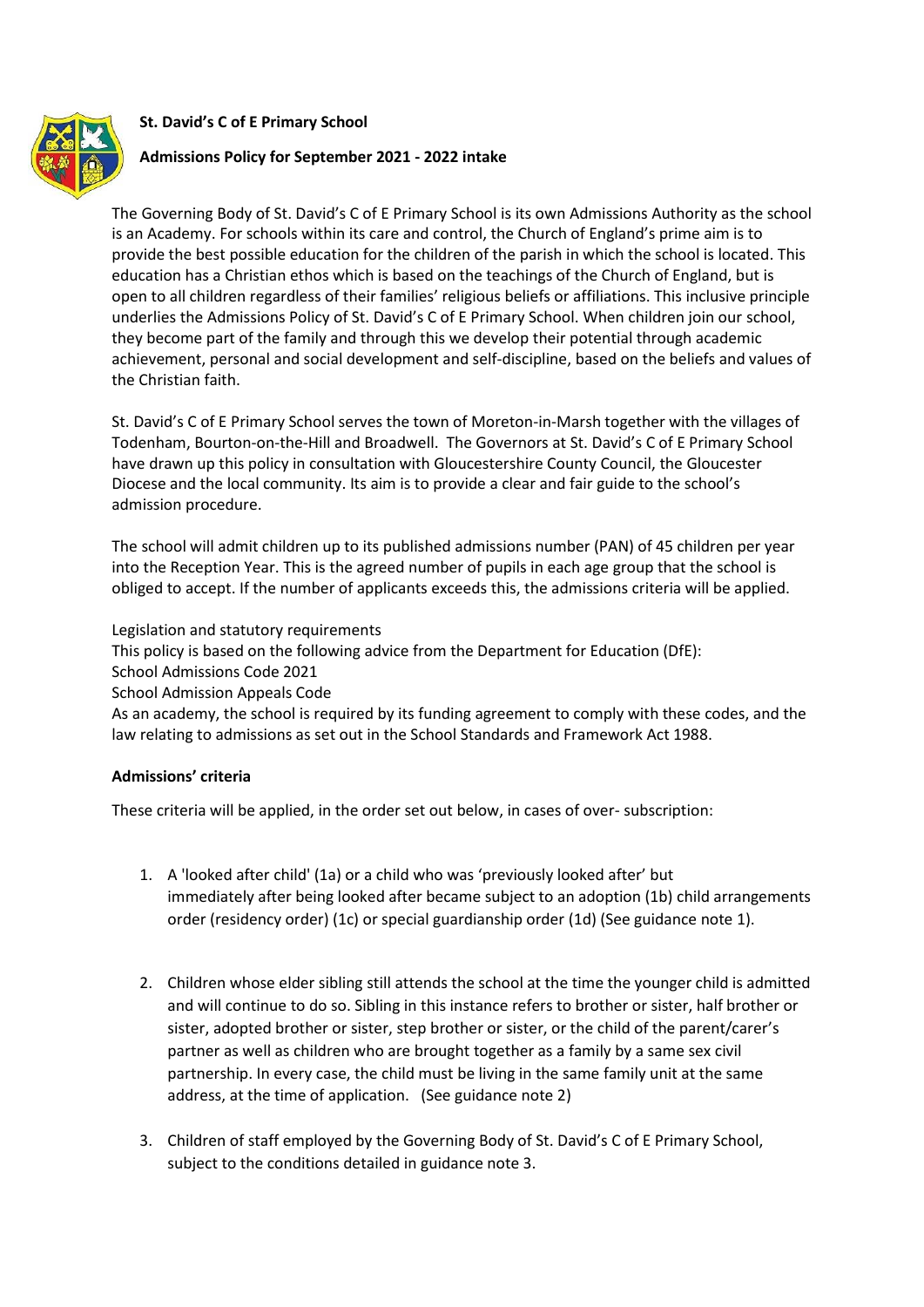4. Children with the strongest geographical claim, measured in a straight line from the ordnance survey point of the child's home address (including flats) to a central point of the school, using the local authority's computerised measuring system, with those living close to the school receiving the higher priority.

Where any particular category at points 1-3 above is oversubscribed, criterion 4 (strongest geographical claim) will be used to determine which of the children is offered a place. In the event of a tie between two or more children when criterion 4 is applied, a process of random allocation will be followed.

If it becomes apparent at any time that a parent/carer has made a fraudulent or intentionally misleading application that has effectively denied a place to another child, the Governors reserve the right to withdraw the place.

## **Children with Educational Health Care Plan**

As required by current legislation, priority will be given to children with an Educational Health Care Plan (EHCP) that names St. David's C of E Primary School. Therefore, children who have an EHCP and name St. David's C of E Primary School will be allocated a place even if the school is full.

# **Admission of Summer Born Children for Reception Entry**

The Governing Body of St. David's C of E school acknowledges the updated advice from the Department of Education that, parents/carers of "summer born" children (born between 1 April and 31 August) may request to start the Reception Class of a school a whole academic year later. The Governing Body will make a decision on behalf of St. David's C of E Primary School. We follow the Local Authority process which states that parents can only apply for a Reception place at a school once and must apply for a place during the standard application process timeline for their chronological year group,

stating their reasons for requesting deferred entry to the following year. The Governing Body will decide whether the deferred entry can be approved for the school.

## **Normal Admission Round**

The term 'normal admissions round' refers to all applications for admission to the main year of entry of the school i.e. Reception for Infant and Primary Schools. Applications made during the normal admissions round will be made in advance of the academic year in which the child is due to start at the new school. Children are entitled to a full-time place, however, may attend part-time until later in the school year but not beyond the point at which they reach compulsory school age.

## **Starting School**

The exact procedures for starting school will vary from year to year but they will normally include the following elements:

- introductory visits for parents and children in the summer term if the risk assessment in place at the time permits this;
- an opportunity to meet the teacher in person or virtually to discuss each child's needs depending on the risk assessment in place at the time;
- an introduction to the school and its staff by the Headteacher or Deputy Headteacher if the risk assessment in place at the time permits this;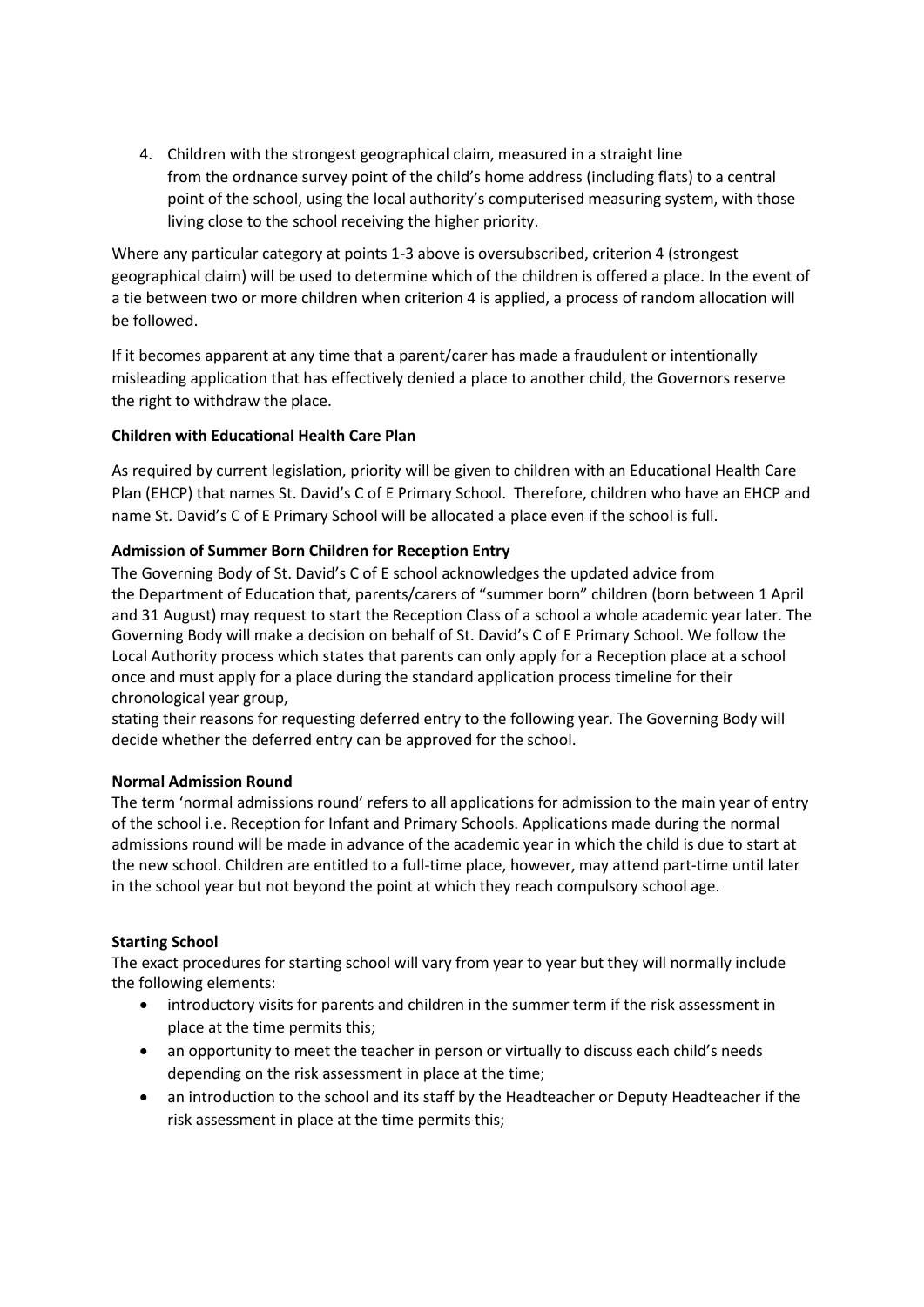### **Waiting List**

If the school is oversubscribed, a waiting list will be held from September 2021 until the end of December 2021. The waiting list will be prioritised according to the school's oversubscription criteria.

### **In-Year Admissions**

The Local Authority is not responsible for offering places to children on behalf of all schools, but the Local Authority does maintain the statutory duty of being responsible and aware of all pupils and vacancies within schools in Gloucestershire. To apply for a place at St. David's C of E Primary School parents/carers should therefore contact the school in the first instance. If there are no places available, they can ask to be placed on our waiting list for the rest of that term. They will be required to contact the school in the new term, if they still require the place. The school has signed up to the In-Year Fair Access Protocols held by the Local Authority. Should a vulnerable child within these Protocols require a place at St. David's C of E Primary School, that child will take precedent over any child on the waiting list.

### **Challenging behaviour**

We will not refuse to admit a child on behavioural grounds in the normal admissions round or at any point in the normal year of entry. We may refuse admission in certain cases where the specific criteria listed in the School Admissions Code (paragraph 3.8) apply, i.e. where section 87 of the School Standards and Framework Act 1998 is engaged.

We may refuse admission for an in-year applicant for a year group that isn't the normal point of entry, only in such a case that we have good reason to believe that the child may display challenging behaviour that may adversely affect the provision we can offer. In this case, we will refer these pupils to the Fair Access Protocol. We will not refuse admission on these grounds to looked after children, previously looked after children and children with EHC plans listing the school.

### **Fair Access Protocol**

We participate in Gloucestershire County Council's Fair Access Protocol. This helps ensure that all children, including those who are unplaced and vulnerable, or having difficulty in securing a school place in-year, get access to a school place as quickly as possible.

### **Appeals**

The parents of any child whose application is rejected have the right to appeal against this decision. Any appeal in writing should be addressed to the school for the attention of the Clerk to the Governors. The appeal is considered by an independent appeals panel that will consider each appeal against the admission criteria listed in accordance with the School Admission Appeals 2012. Information is available from the school office.

### **Guidance Notes**

1. A 'looked after child' (1a) or a child who was previously looked after but immediately after being looked after became subject to an adoption (1b) child arrangements order (residency order) (1c) or special guardianship (1d) including those who appear to the admission authority to have been in state care outside of England and ceased to be in state care as a result of being adopted.

(1a) A 'looked after child' is a child who is (i) in the care of a local authority, or (ii) being provided with accommodation by a local authority in the exercise of their social services functions (see the definition in Section 22(1) of the Children Act 1989) at the time of